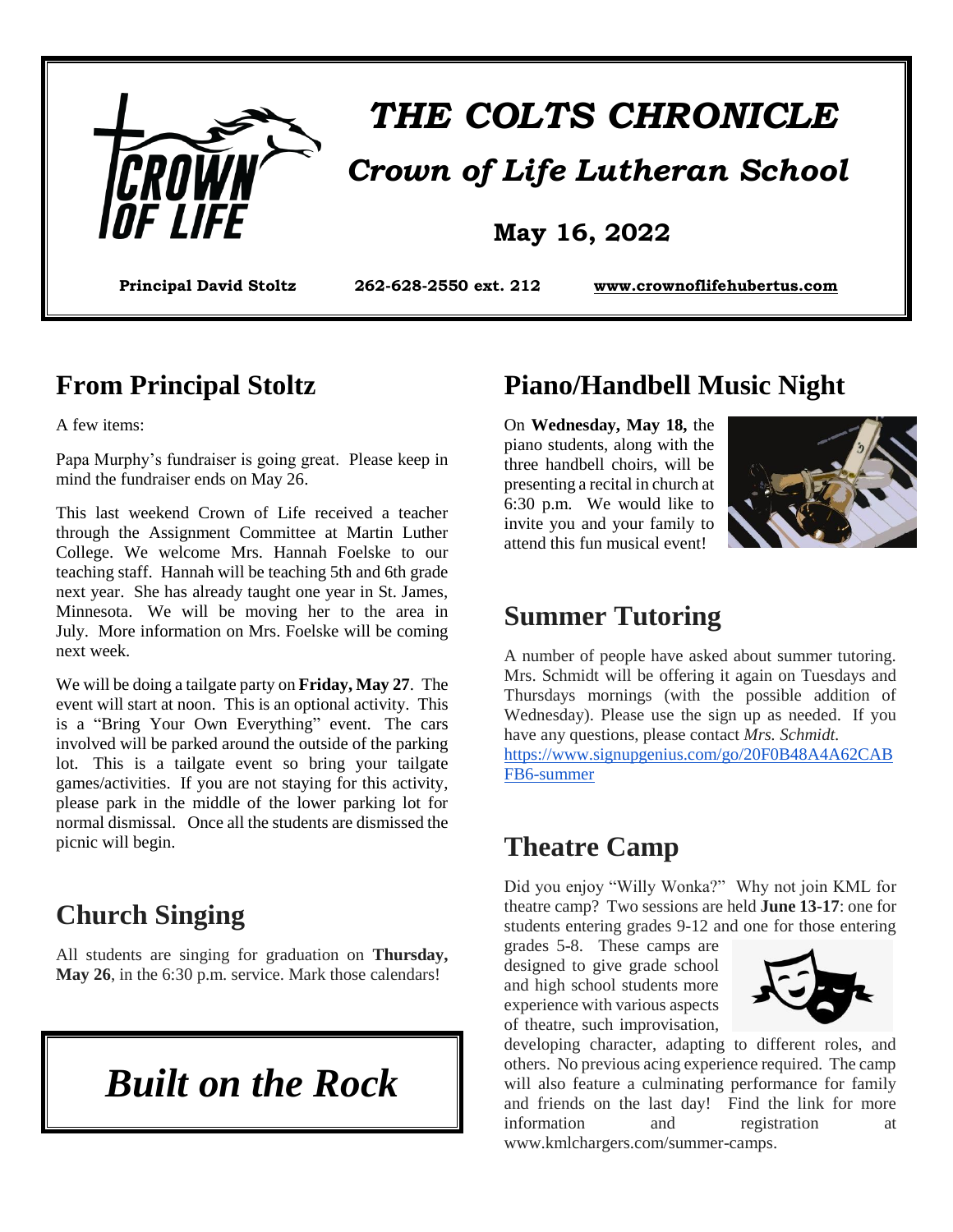# **End of School Fun Day**

On the last day of school we will be setting up activities similar to Junior Olympics with a focus on fun and community (not on competition). Volunteers are needed. If you can help with this activity on the last day of school, please contact Mrs. Mattter or Mrs. Grivno.

### **Vacation Bible School**

This summer our VBS Day Camp runs from **July 11- 15.** Camp Philip staff has created an awesome program encouraging kids entering 4K to grade 6 to grow in their faith and defend it called Faith Ninjas. It will be a week full for fun activities, games, friendships, snacks and most importantly God's Word! Information is available on the table near the office or on our website. Online registration is available.

# **VBS Volunteers**

Students entering 7th grade or older as well as parents are encouraged to consider volunteering to help with our VBS program July 11-15. We will need volunteers to lead each "cabin" of campers (this includes taking them from activity to activity and eating lunch with them), assist with snacks, take photos and support the staff that Camp Philip supplies. See the Signup Genius link or contact Mrs. Grivno for more information.

[https://www.signupgenius.com/go/60B044DAFAD22A3](https://www.signupgenius.com/go/60B044DAFAD22A3F58-vbsvolunteers) [F58-vbsvolunteers](https://www.signupgenius.com/go/60B044DAFAD22A3F58-vbsvolunteers)

# **Community Event Coming Soon**

**Saturday, June 11**, is a Community Outreach Event at Crown of Life complete with a pig roast and live music and activities. Part of this event also includes giveaways in the form of door prizes. The outreach committee is primarily interested in gift card door prizes. Please consider donating a gift card to this event OR contribute cash for the purchase of door prizes. Gift cards can be purchased through our Raise Right program (formerly known as ShopWithSCRIP. It's a win, win for COL. Also make plans to attend the event. We'd love to see you there. Contact Belinda Matter with any questions.

We also are in need of volunteers to help with various tasks on **Friday, the 10th**, as well as during the event itself. To volunteer to help go to:

[https://www.signupgenius.com/go/5080F4AA4AD2](https://www.signupgenius.com/go/5080F4AA4AD2DA6F58-community) [DA6F58-community](https://www.signupgenius.com/go/5080F4AA4AD2DA6F58-community)

To donate food go to: [https://www.signupgenius.com/go/5080F4AA4AD2](https://www.signupgenius.com/go/5080F4AA4AD2DA6F58-community1) [DA6F58-community1](https://www.signupgenius.com/go/5080F4AA4AD2DA6F58-community1)

#### **Scrip Anyone?**

A Scrip order is being placed this week. Don't forget about the opportunity to contribute a door prize for the Pig Roast by ordering through our Scrip program now called Raise Right. For a limited time \$5 and \$10 cards are still available. Happy Shopping! Happy Gifting!

#### **COL Track and Field Does Well**

There were many fine performances at last Wednesday's grade school Track and Field Meet hosted by KML for the 14 federated grade schools. The 5th and 6th grade girls scored 29 points for a 6th place finish. The 7th and 8th grade girls scored 54 points for a 4th place finish, only one point away from third. COL had four 1st place finishes. Ava Stolzman scored the most points at the meet earning two of the first places in the 400m and 800m runs. Taylor Rickaby's long jump  $1<sup>st</sup>$  place and the  $4x100m$ relay (Ava S. Hayley Shada, Jayden Schmidt and Izzie Strohm) not only took 1st place but also set new school records and qualified to compete again at state this Saturday. Four additional events qualified for state competition: Hayley Shada's 1600 and 800m and Jayden Schmidt in the 200m were also new school records. Taylor Rickaby is also competing at state in the 800. She also set a new school record in the triple jump. In addition to these overall records 9 new grade records were set. Complete results can be seen by the gymnasium bulletin board. Thanks to all for your hard work this season. It's never too early to set your goals for next season.

#### **Track and Field at KML Tuesday!**

Tuesdays practice will be at KML for additional work on the track for those that qualified for state and for those who are still trying to qualify. Please touch base with Mrs. Matter about transportation and timing.

#### **Hand In Track Uniforms**

Track uniforms should be returned in the bag with the athlete's name on it. If not participating at State this weekend, please return uniforms ASAP!